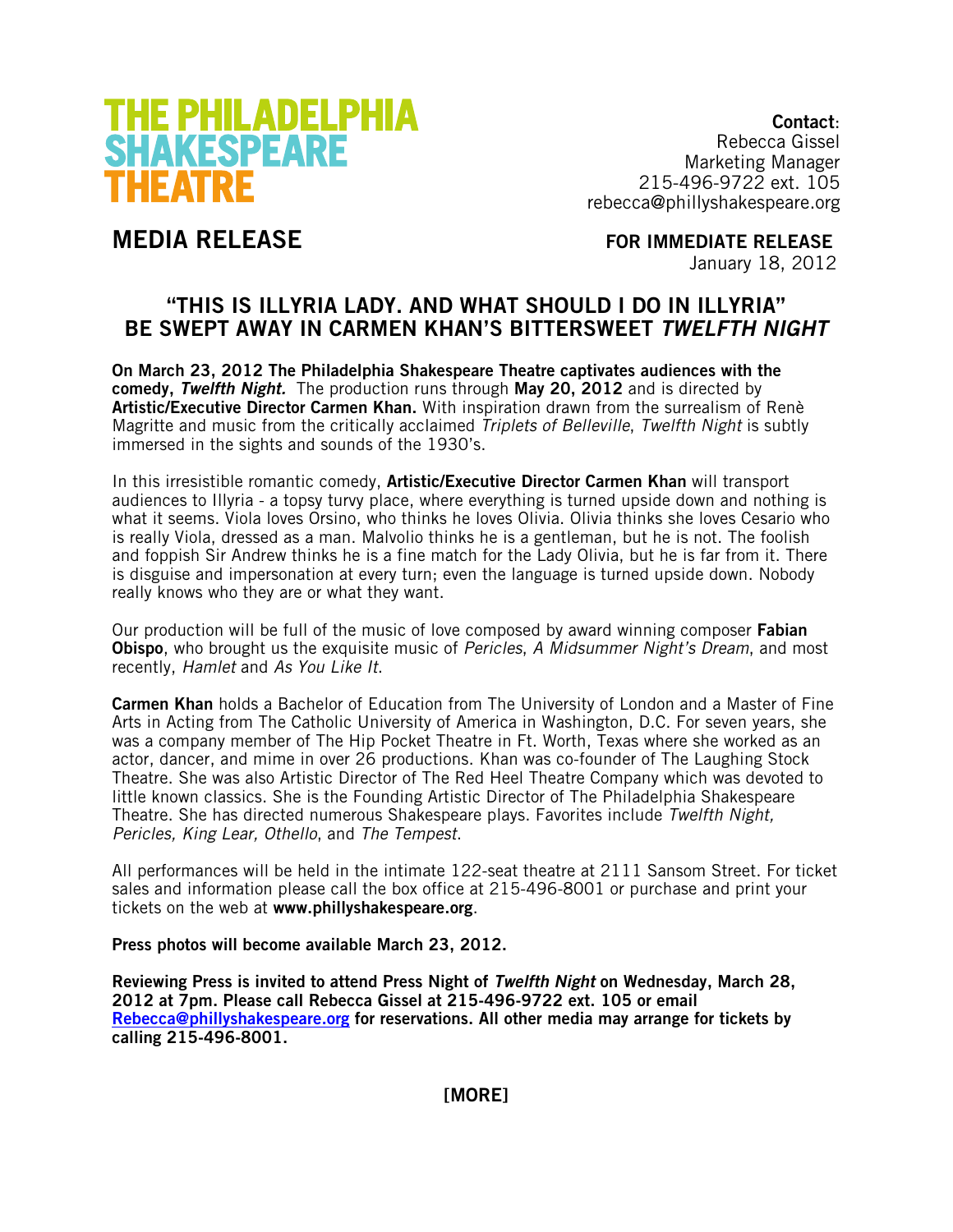**What**: *Twelfth Night*

By William Shakespeare Directed by Carmen Khan

**Summary:** In The Philadelphia Shakespeare Theatre's 15<sup>th</sup> Anniversary Season, Artistic/Executive Director Carmen Khan creates a vast landscape filled with love, melancholy, and joyous confusion.

**Where**: The Philadelphia Shakespeare Theatre 2111 Sansom St. Philadelphia, PA 19103

**When**: *Twelfth Night*: March 23 – May 20, Wed - Sat at 7pm, Sun at 2pm

**Tickets**: Tickets are \$25 Wed and Thurs, \$35 weekends, and \$20 previews. Student, senior, and group discounts are available. Tickets may be purchased online at www.phillyshakespeare.org or by calling 215-496-8001. Tickets may also be purchased at the door. Group organizers are encouraged to call the box office for pricing and availability. Season subscriptions are on sale.

**THE PHILADELPHIA SHAKESPEARE THEATRE PRESENTS** 

*Twelfth Night* **by William Shakespeare Directed by Carmen Khan Sets Designed by Lisi Stoessel Lights Designed by Maria Shaplin Costumes Designed by Vickie Esposito Music Composed by Fabian Obispo Properties by Louise Grafton**

## **Cast – in alphabetical order**

| $\alpha$ ast $\alpha$ in alphabetical bidel |                       |
|---------------------------------------------|-----------------------|
|                                             | <b>Twelfth Night</b>  |
| Lesley Berkowitz                            | <b>Feste</b>          |
| Victoria Rose Bonito                        | Viola                 |
| Caroline Crocker                            | <b>Olivia</b>         |
| Rob Kahn*                                   | <b>Malvolio</b>       |
| Jered McLenigan*                            | Orsino                |
| Johnny Smith                                | <b>Aguecheek</b>      |
| Ian Sullivan                                | <b>Sebastian</b>      |
| J.J. Van Name*                              | <b>Maria</b>          |
| Eric Van Wie                                | <b>Sir Toby Belch</b> |
| Davon Williams                              | Antonio / Captain     |
|                                             |                       |

\*Member of the Actors' Equity Association

## **About The Philadelphia Shakespeare Theatre**

Since 1996, The Philadelphia Shakespeare Theatre has produced over 30 Shakespeare productions through fresh, muscular, and vivid interpretations that have at their center the actor and the playwright. The Philadelphia Shakespeare Theatre is one of the foremost proponents of text-based theatre.